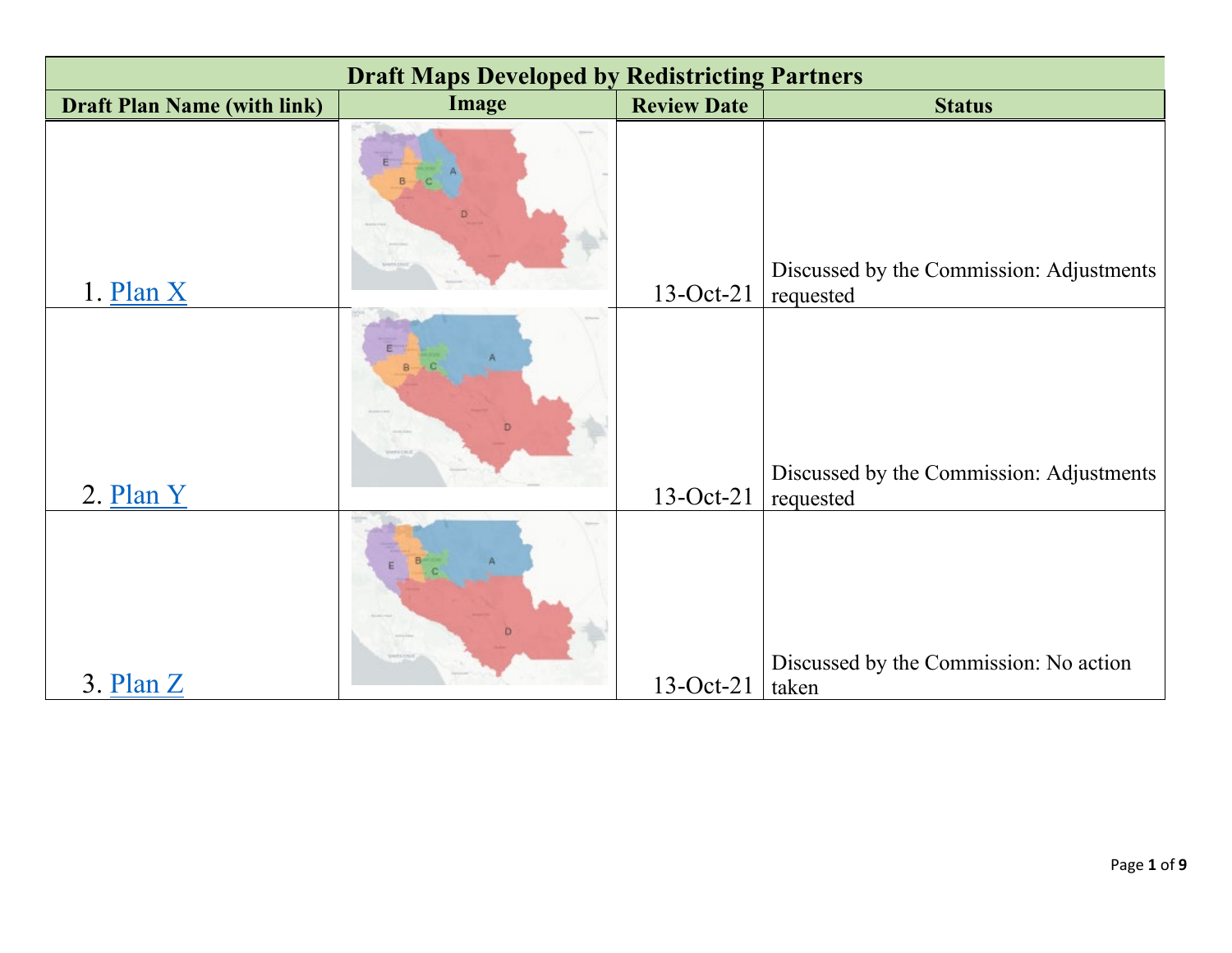| 4. Commissioner<br>Draft Plan | 20-Oct-21    | Discussed by the Commission: No action<br>taken                  |
|-------------------------------|--------------|------------------------------------------------------------------|
| 5. Plan X2                    | 20-Oct-21    | Discussed by the Commission: Adjustments<br>requested            |
| 6. Plan X3                    | $20$ -Oct-21 | Considered by the Commission: Moved for<br>further consideration |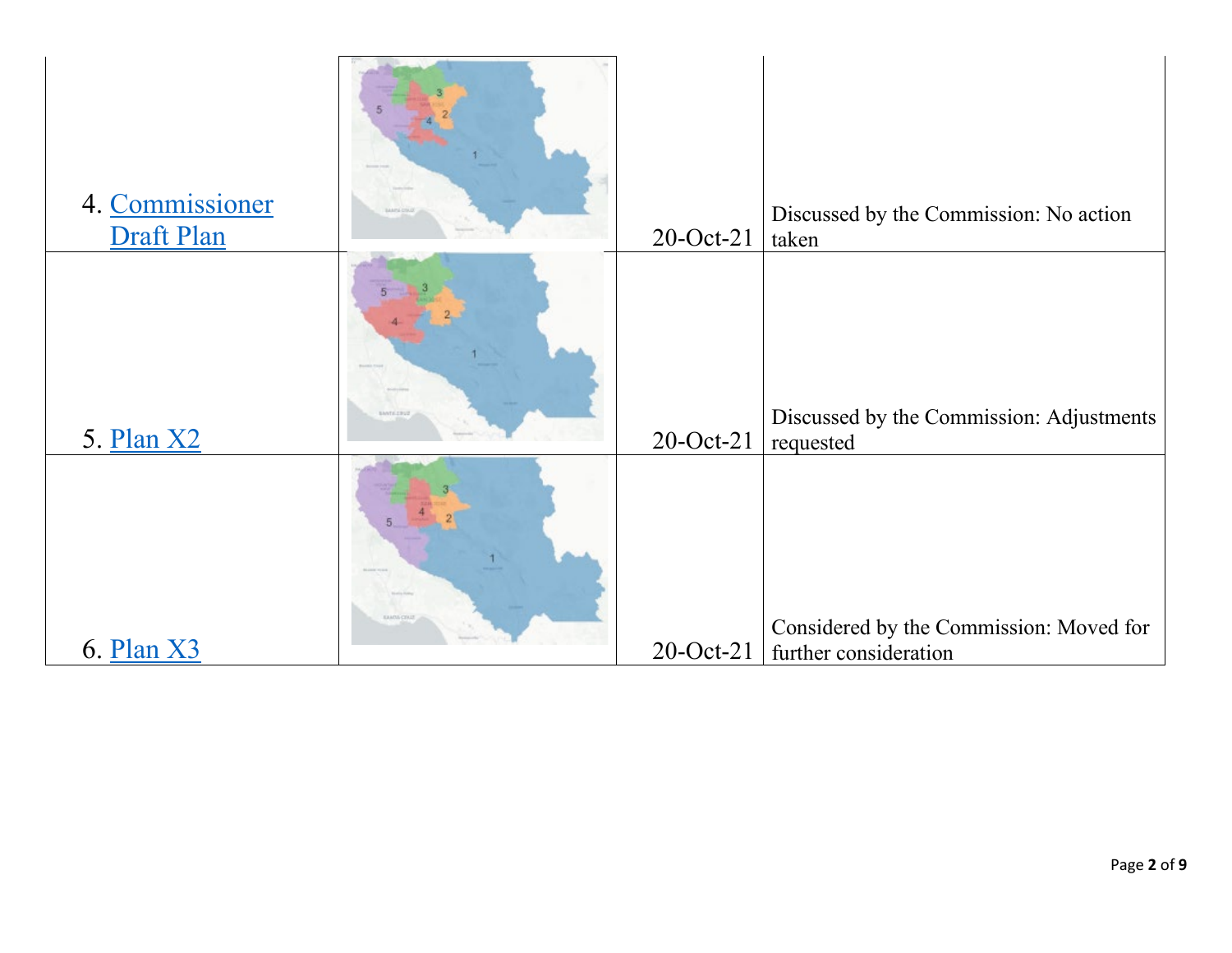| 7. Maptitude Unity<br>Draft Plan | 20-Oct-21   | Considered by the Commission:<br>Adjustments requested |
|----------------------------------|-------------|--------------------------------------------------------|
| 8. Plan Y2                       | 23-Oct-21   | Discussed by the Commission: Adjustments<br>requested  |
| 9. Plan EEF                      | $23-Oct-21$ | Discussed by the Commission: Adjustments<br>requested  |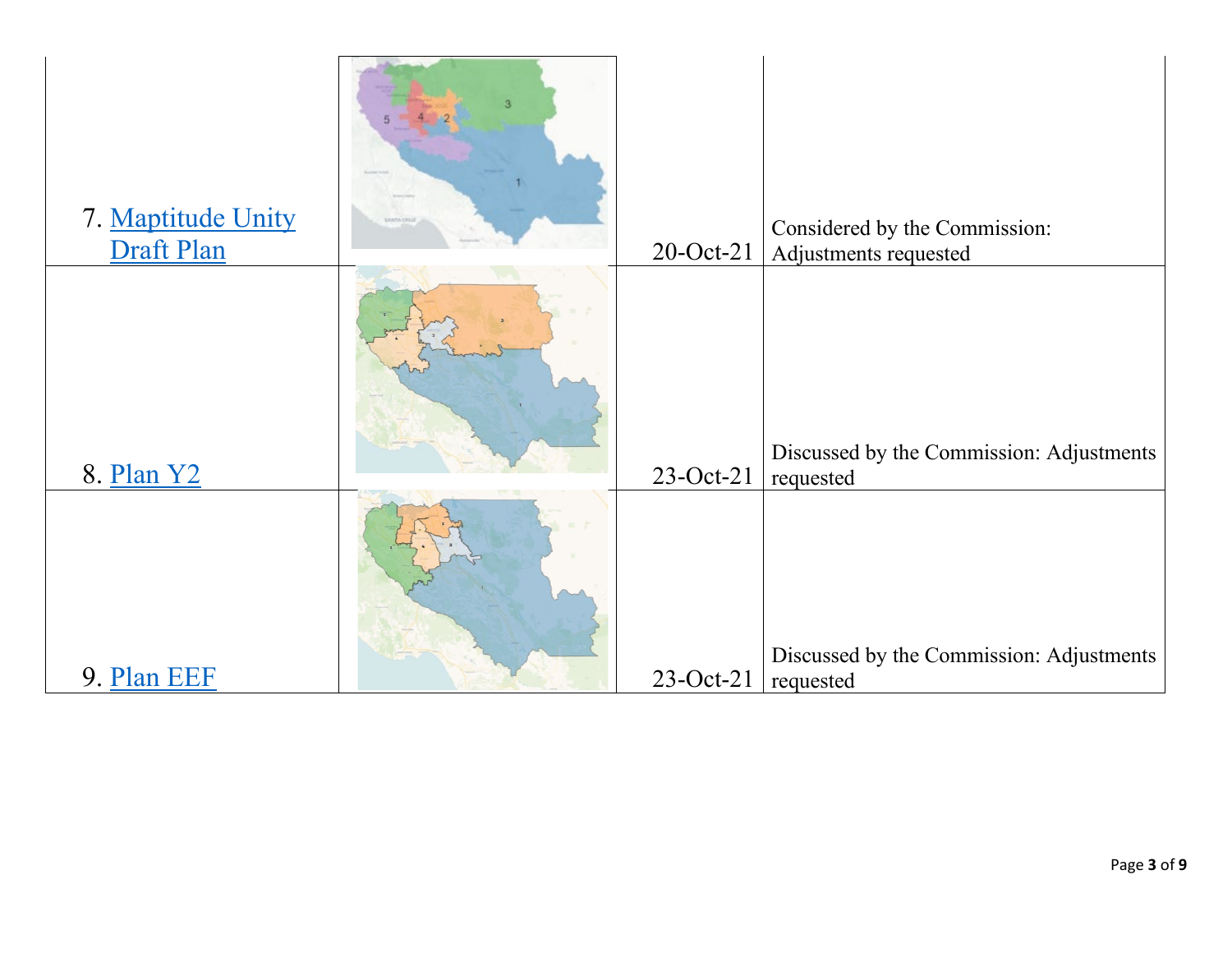| 10. Plan X2a                                      |                       | $23-Oct-21$     | Discussed by the Commission: No action<br>taken                     |
|---------------------------------------------------|-----------------------|-----------------|---------------------------------------------------------------------|
| 11.<br><b>Plan Unity Table</b><br><b>Map Plan</b> |                       | $23-Oct-21$     | Considered by the Commission:<br>Adjustments requested              |
|                                                   | <b>Pictured Below</b> |                 | Commission recommended to the Board on                              |
| 12.<br><b>Plan Nguyen Map</b>                     |                       | $27-Oct-21$     | 11/2 as Draft Purple Plan                                           |
| 13.<br><b>Plan Unity Map</b><br>$10 - 23$         | <b>Pictured Below</b> | $27-Oct-21$     | Commission recommended to the Board on<br>11/2 as Draft Yellow Plan |
|                                                   | <b>Pictured Below</b> |                 | Commission recommended to the Board on                              |
| Plan Y2 Revised<br>14.                            |                       | $27$ -Oct-21    | 11/2 as Draft Red Plan                                              |
|                                                   |                       |                 | Considered by the Commission: Voted by                              |
| 15.<br><b>Plan Pham</b>                           |                       | $27$ -Oct- $21$ | the Commission to not move forward                                  |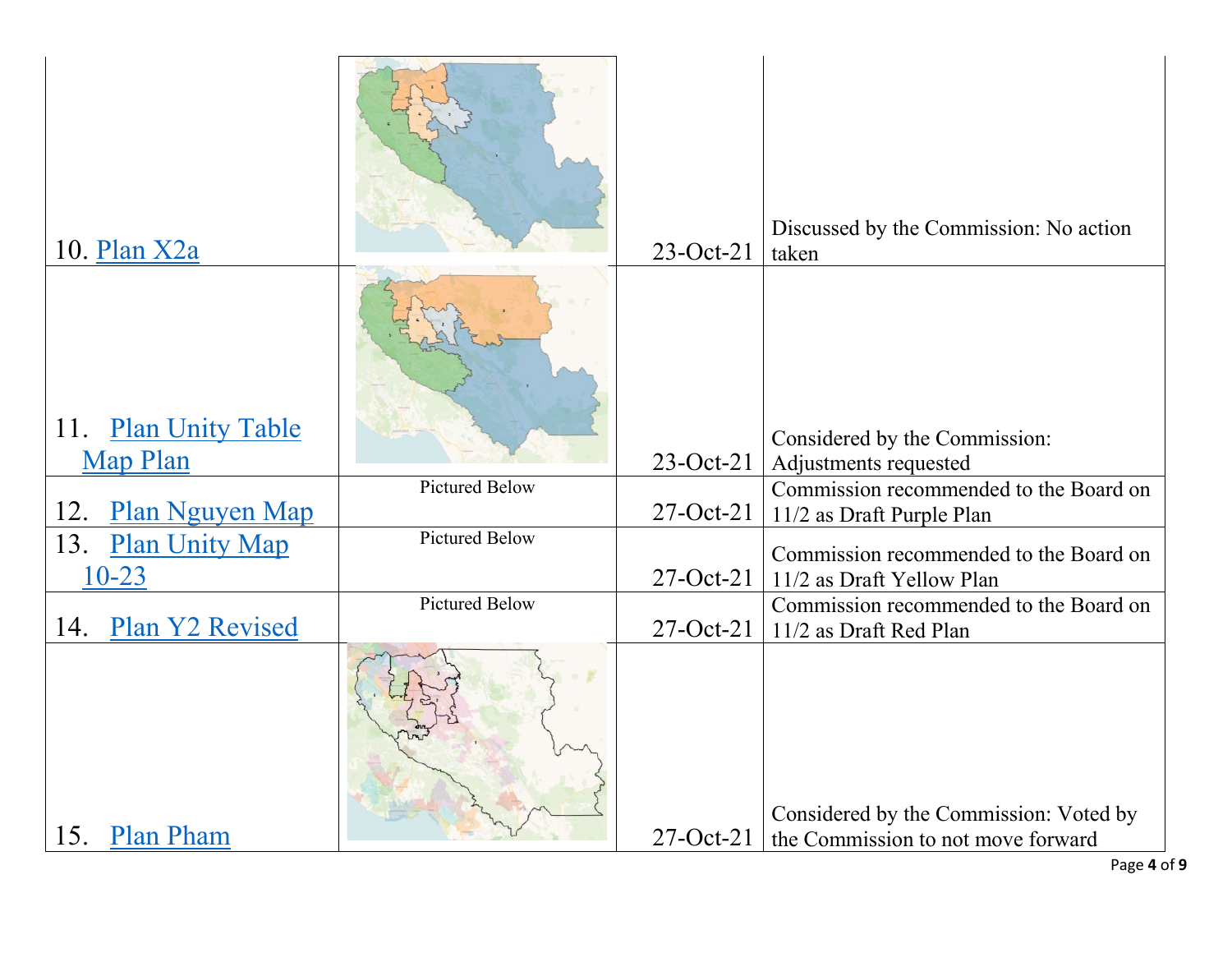|     | 16. Plan Equal $&$       | <b>Pictured Below</b>     |             |                                                                                                     |
|-----|--------------------------|---------------------------|-------------|-----------------------------------------------------------------------------------------------------|
|     | Equitable 2.0 (EE        |                           |             | Considered by the Commission: Voted by                                                              |
|     | 2.0)                     |                           | $27-Oct-21$ | the Commission to not move forward                                                                  |
| 17. | Draft Red Plan           |                           | $2-Nov-21$  | Considered by the Board                                                                             |
|     |                          |                           |             |                                                                                                     |
| 18. | <b>Draft Yellow Plan</b> |                           | $2-Nov-21$  | Considered by the Board: Moved forward<br>by the Board to 11/16 BOS with<br>recommended adjustments |
| 19. | <b>Draft Purple Plan</b> | <b>Santa Clara County</b> | $2-Nov-21$  | Considered by the Board: Moved forward<br>to 11/16 BOS with recommended<br>adjustments              |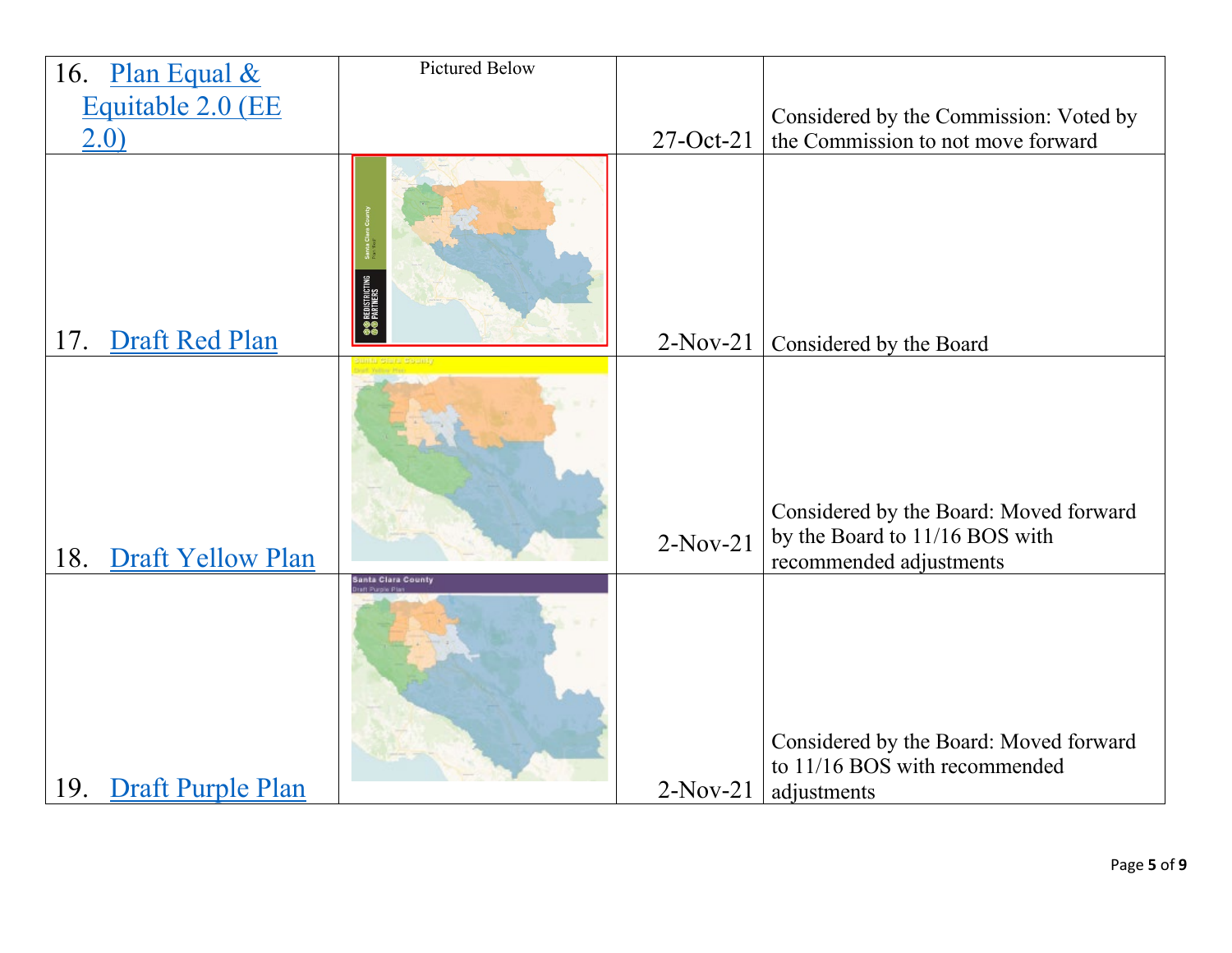| 20, Draft EE 2.0 Plan                             | nta Clara Count | $2-Nov-21$   | Considered by the Board: Moved forward<br>to 11/16 BOS with recommended<br>adjustments |
|---------------------------------------------------|-----------------|--------------|----------------------------------------------------------------------------------------|
| Draft Minimal<br>21.<br><b>Modification Plan</b>  |                 | $2-Nov-21$   | Considered by the Board                                                                |
| 22. Draft Yellow Plan:<br><b>First Refinement</b> |                 | $16$ -Nov-21 | Considered by the Board: Moved forward<br>to 12/7 BOS with recommended<br>adjustments  |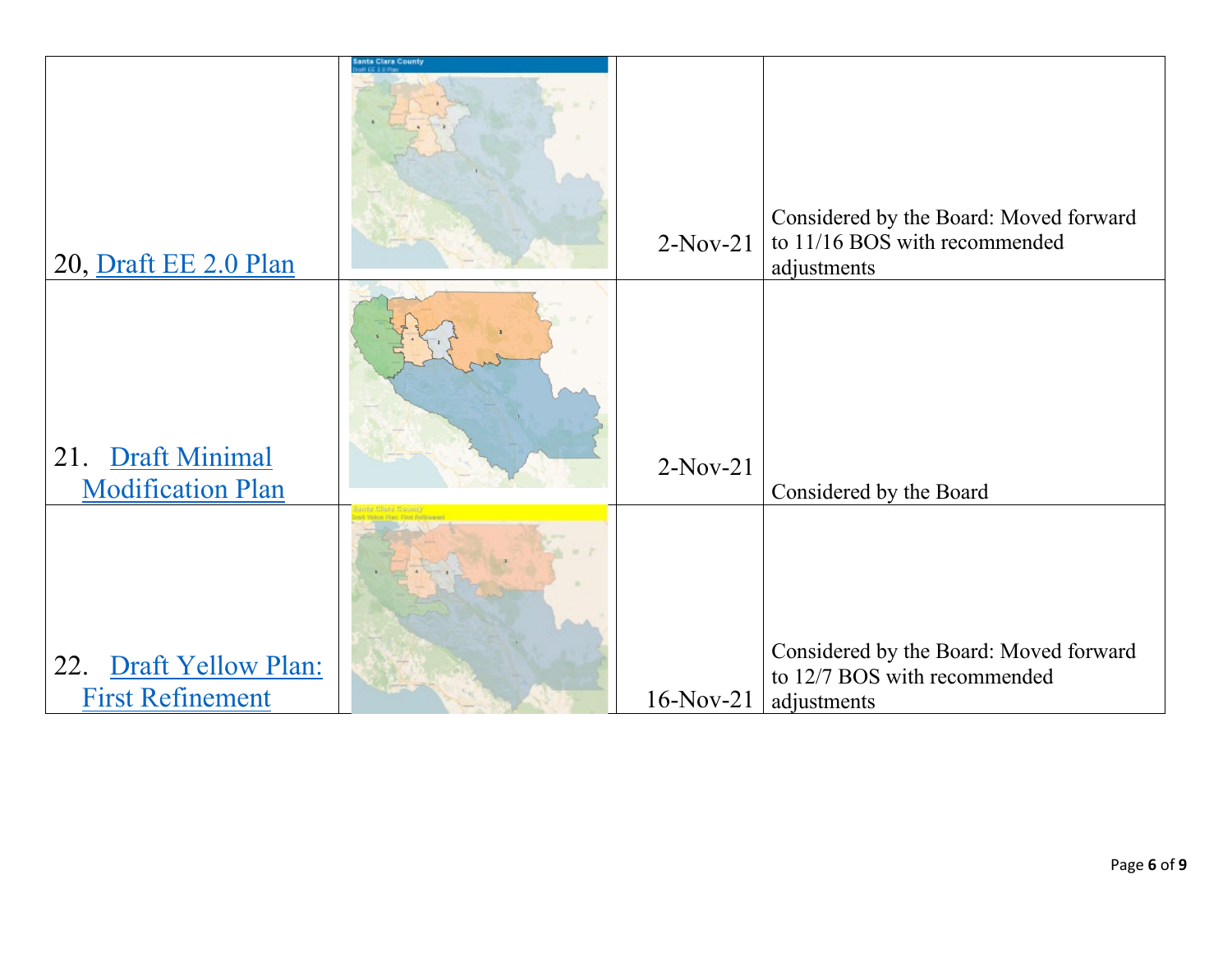|                                                   | <b>Santa Clara County</b>                                                                            |              |                                                    |
|---------------------------------------------------|------------------------------------------------------------------------------------------------------|--------------|----------------------------------------------------|
| 23. Draft Purple Plan:<br><b>First Refinement</b> | <b>Inta Clara County</b>                                                                             | $16-Nov-21$  | Considered by the Board                            |
| 24. Draft EE 2.0 Plan:<br><b>First Refinement</b> |                                                                                                      | $16$ -Nov-21 | Considered by the Board                            |
| 25. Draft Alpha Plan                              | <b>OO</b> REDISTRICTING<br><b>OO</b> PARTNERS<br><b>Santa Clara County</b><br>Draft Plan Alpha 11_23 |              | $7 - Dec-21$ To be Considered by the Board on 12/7 |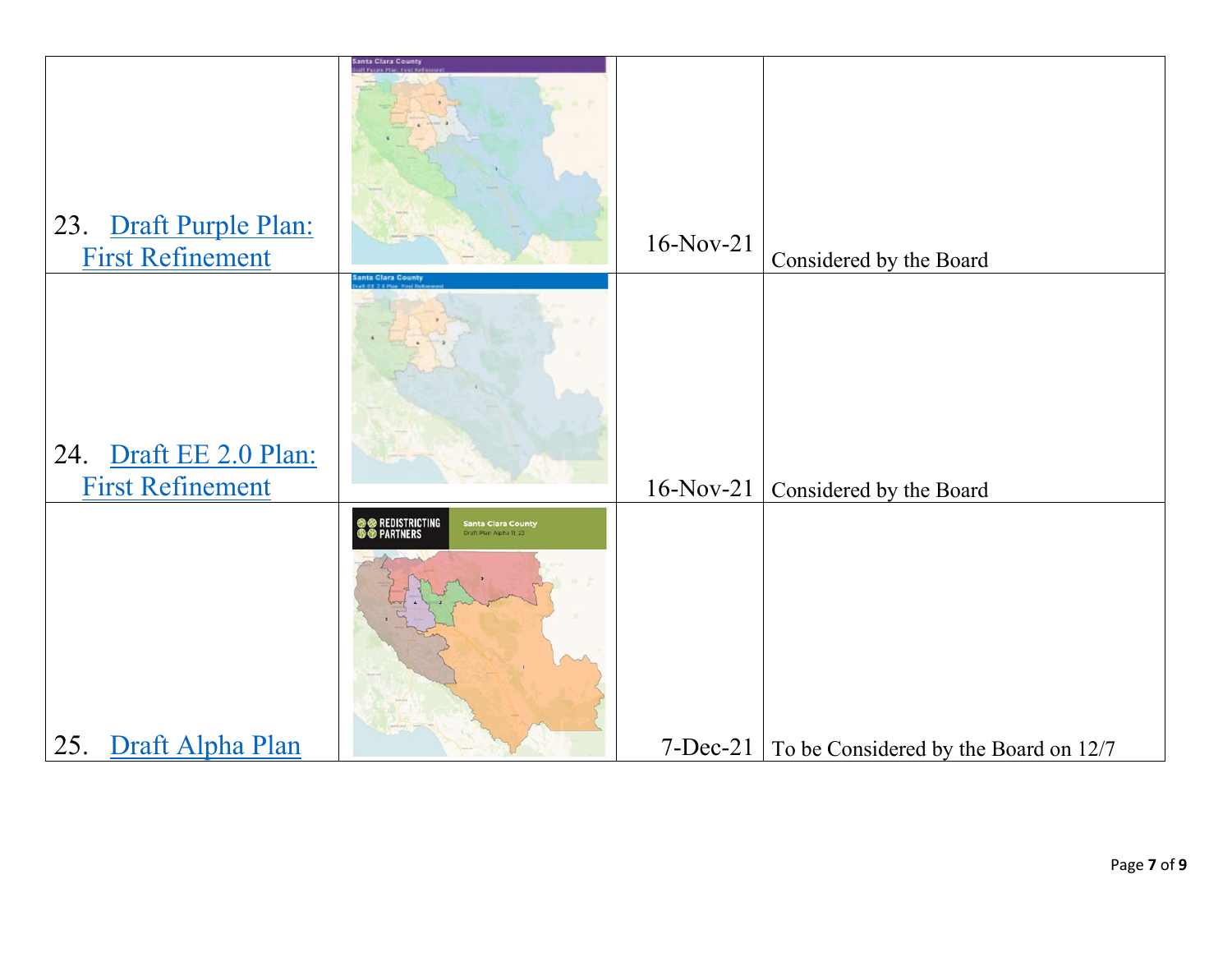